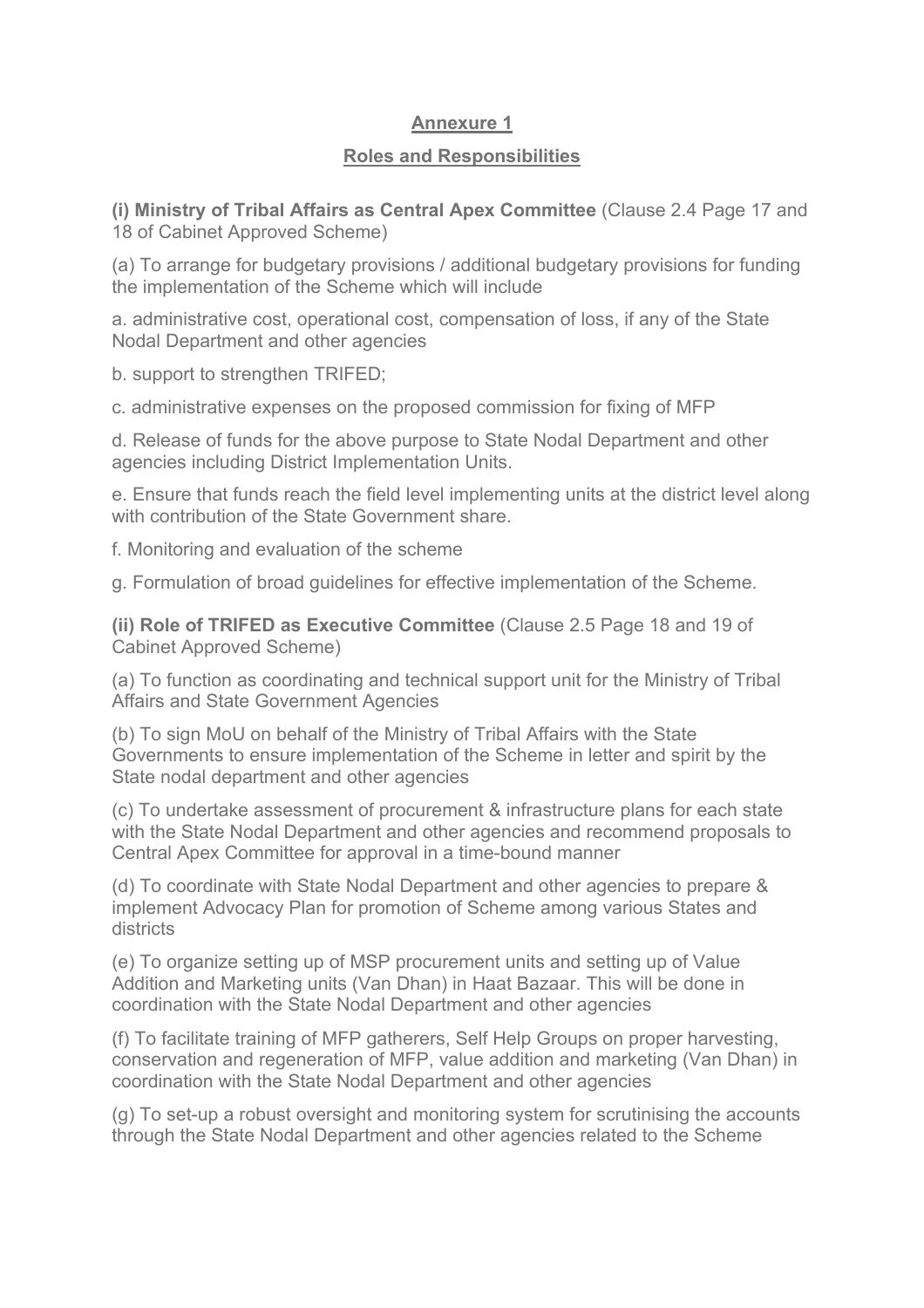(h) To set up an IT enabled Management Information System (MIS) platform for monitoring of the implementation and information flow under the Scheme

(i) To raise additional funds under Corporate Social Responsibility and other sources

(j) To coordinate and facilitate tie up with Financial Institutions / State Government for providing working capital to tribal gatherers/SHGs

(k) To engage a Programme Management Unit (PMU) comprising of professionals in the field of finance, marketing, IT and social sector etc. to oversee and support the following functions operations of the Scheme:

i. MSP operational unit

ii. Market Intelligence & knowledge base Expansion unit (Survey & Research)

iii. Monitoring, Inspection & Accounts Unit

iv. Minimum Support Price Fixation Cell

v. MFP gatherers' Training & Capacity Building Unit (Van Dhan)

vi. R&D Unit

vii. Field Implementation Units (Regional Offices of TRIFED) to coordinate with State Nodal Department and other agencies for implementation of the Scheme including procurement, infrastructure development, training & value addition, marketing facilitation etc.

**(iii) Role of State Government (through the Chief Secretary)** (Clause 2.6 Page 19, 20 and 21 of Cabinet Approved Scheme)

(a) To designate a nodal department and other agencies for implementation of the Scheme. The implementation mechanism will be articulated through the instrumentality of a well-defined MoU. The Nodal department will sign the MoU with TRIFED (Annexure 3)

(b) To constitute state level and district level coordination and monitoring committees headed by Chief Secretary and concerned district collector to ensure effective implementation of the scheme

(c) To develop procurement plan by assessing number of purchase centres required, estimated quantity of each MFP likely to be purchased, arrangement of funds, arrangement of storage & transportation, arrangement of man-power & involvement of agencies/ experts.

(d) To submit detailed action plan of the procurement agencies for undertaking procurement operations of MFP in the States for the next calendar year maximum by the end of December.

(e) To release funds to state nodal department and other agencies in a timely manner.

(f) Ensure that funds reach the field level implementing units at the district level with 75:25 contribution from the Central & State Government respectively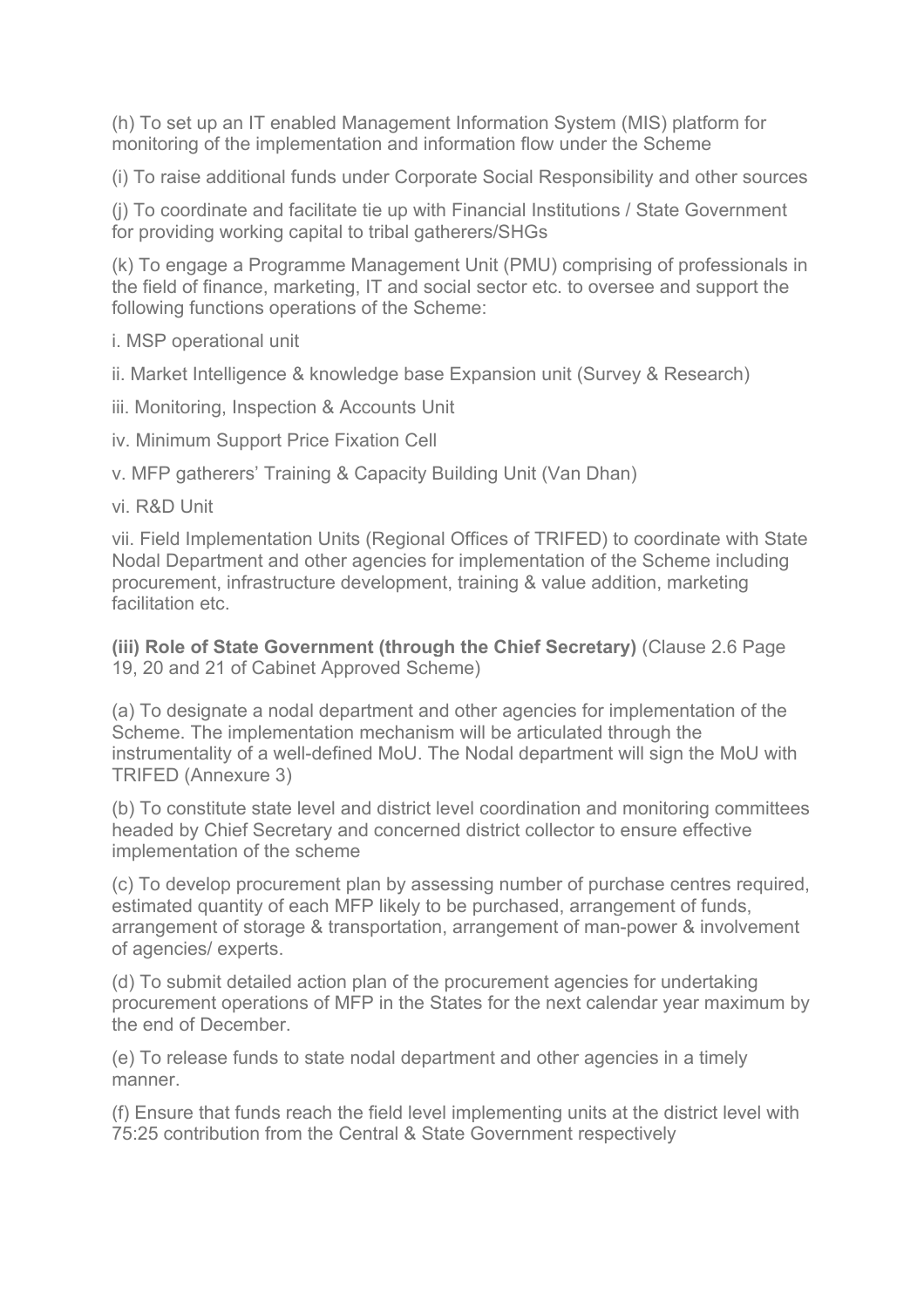(g) To ensure sufficient infrastructure for the operations along with manpower support.

(h) To ensure that Gram Sabhas are involved in implementation of the proposed Scheme.

(i) To ensure that the Gram Sabha/ PRIs are consulted by the Forest Department in formulation of their working plan of regeneration, conservation & management of MFP.

(j) To ensure setting up of adequate no. of procurement centres with necessary manpower and storage facility to meet the needs of MFP gatherers.

(k) To examine the proposal of state agencies for reimbursement of loss and forward to TRIFED for onward transmission to MoTA giving full justification for the same.

(l) To constitute State Level Coordination & Monitoring Committee (SLCMC) under the chairmanship of the Chief Secretaries to review the operations and give suitable directions & guidance for effective implementation of the scheme.

(m) To constitute District Implementation Unit and District Level Coordination & Monitoring Committee (DLCMC) headed by district collector for periodically monitoring the scheme at the local level.

(n) To appoint Audit agency for audit of statement of account of State Nodal Department and other Agencies for the Scheme including losses, if any. This would be shared in the ratio of 75:25 between the Central and State Government to the extent of 33% of the basic procurement price (Clause 3.1.1 of Annex A of Cabinet Approved Scheme, Page 23)

(o) To duly budget pro-rata the State's share of funds required for implementation of the Scheme and facilitate timely release to the Agencies and onward transmission to field level implementing units

**(iv) Role of State Nodal Department** (Clause 2.7 Page 21 of Cabinet Approved Scheme)

(a) To obtain from the District Implementation Units the district-wise proposals and detailed action plans under the Scheme including procurement, infrastructure, training and value addition and marketing (Van Dhan) for each season and commodity

(b) To collate the district plans and submit it to TRIFED (Executive Committee) for onward transmission to the Ministry of Tribal Affairs (Central Apex Committee), well in advance

(c) State Nodal Department will ensure timely submission/ approval of the procurement plan submitted by the District Implementing Units

(d) Nodal Department, in consultation with the District Implementing Units will prepare format for monitoring and audit of the Scheme on yearly basis.

(e) State designated agencies will maintain a separate account of working capital and utilize the funds only for procurement of operations at the fixed MSP. Interest accrued on the working capital amount & profit (if any) generated will also be accounted for in this account.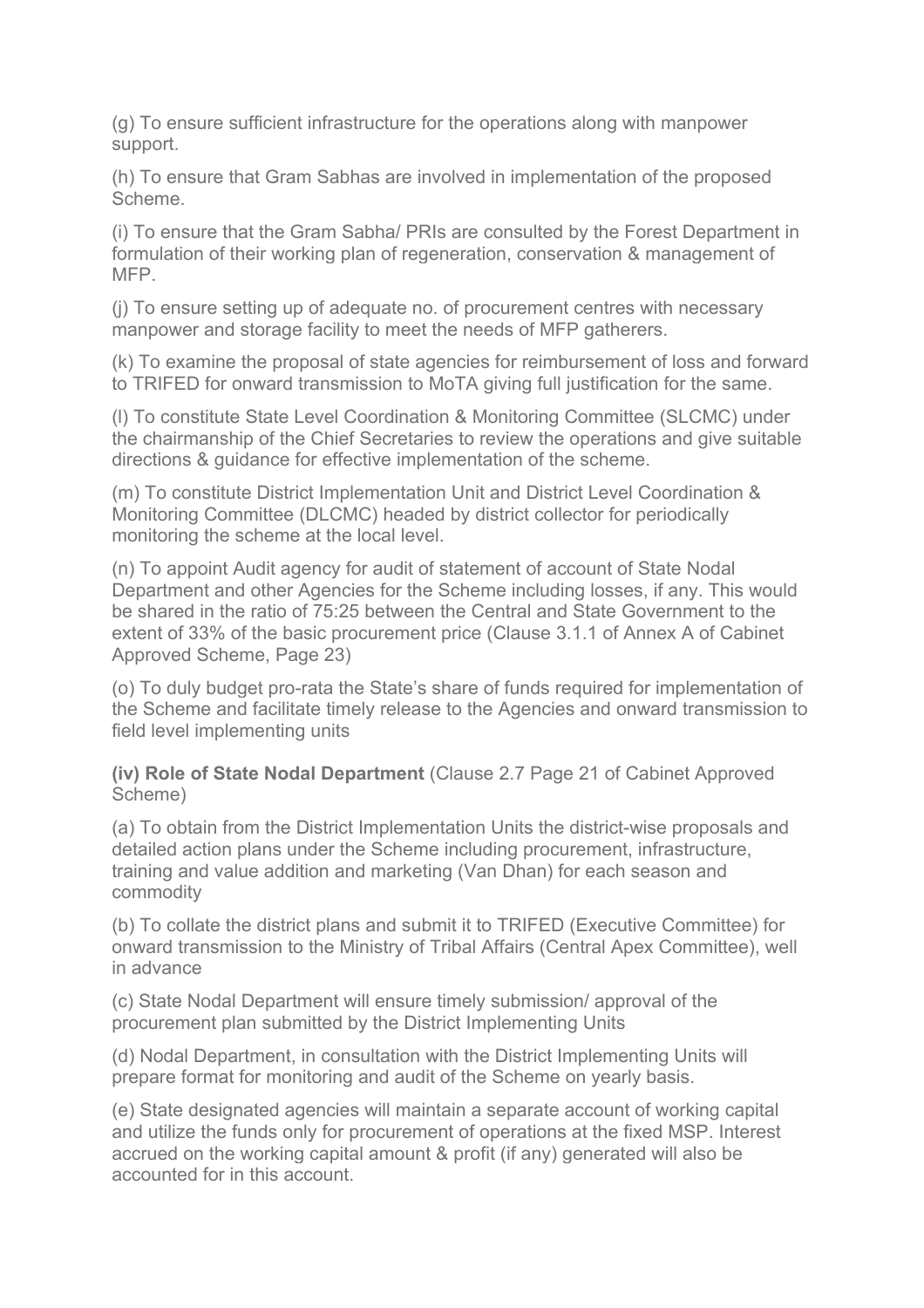(f) The State Nodal Department will finalise the account related to each district/ commodity on yearly basis and submit the commodity wise statement of account in respect of transaction of procurement & disposal, duly audited by the Accountant General of State, to MoTA

(g) Liaison with the State Level and District Level Coordination Monitoring Committee (SLCMC & DLCMC) under chairmanship of Chief Secretaries & district collectors for monitoring the Scheme at State and Local level

(h) The State Nodal Department shall be responsible for timely release of state share (25%) to the District Implementing Unit.

(i) The State Nodal Department shall submit the consolidated proposal to TRIFED no later than 31st December for operations of next financial year (from April to March)

(j) The State Nodal Department and designated District Implementing Units shall be fully responsible for maintaining proper records of procurement, efficient utilization of funds, submission of utilization statement to TRIFED, ascertaining profit/ loss in transaction and disposal of the MFP stock within the stipulated time

(k) To engage a Programme Management Unit (PMU) comprising of professionals in the field of finance, marketing, IT and social sector etc. to oversee and support the operations of the Scheme. The expenditure for the purpose will be charged from the Overhead expenses which is upto 20% of the budgeted procurement outlay (Clause 3, Annex A of Cabinet Approved Scheme, Page 22)

## **(v) Role of District Implementing Unit**

(a) The District Implementing Unit will be headed by the District Collector for the respective District of the State. In the implementation of the Scheme, the District Collector will exercise all the financial and administrative powers to the extent granted by the State Government.

(b) The District Implementing Unit shall be eligible for an incentive at the rate not exceeding 2% of the base procurement value of MFP procured (Clause 4.4.2 of Cabinet Approved Scheme, Page 7)

(c) To set up an Implementation framework as per Guidelines of MSP for MFP

(d) To prepare & implement district-wise and Panchayat-wise Advocacy Plan

(e) To prepare Annual District Plan for Haat Bazaars wise procurement, infrastructure development, training & value addition and marketing (Van Dhan) and submission of the same to Nodal Agency for onward submission to TRIFED

(f) To maintain a separate account for the Scheme including 75:25 share from the Central and the State Government. The funds will be used for procurement, infrastructure development, training & value addition and marketing (Van Dhan). Interest accrued on the amount & profit (if any) generated will also be accounted for in this account.

(g) Will be responsible for all sanctions and utilization as per the framework of implementation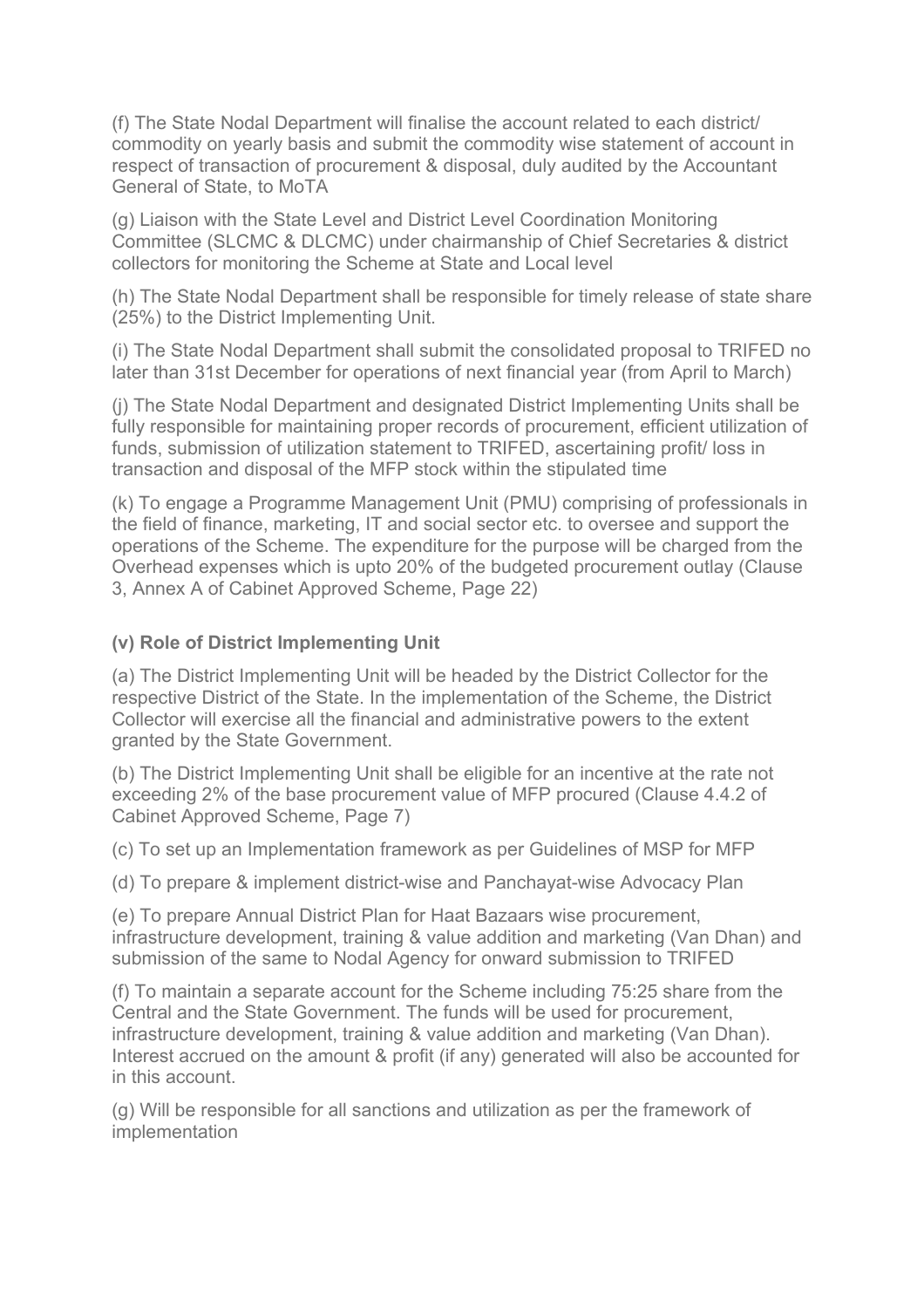(h) To ensure setting up of adequate no. of procurement centres in Haat Bazaars and Van Dhan Vikas Kendras in coordination Zila and Gram Panchayat as per provision of PESA. Will be responsible for implementation of the Haat Bazaar Sanchika (Annexure 4) as per provisions of PESA

(i) To ensure setting-up of procurement shed, display of MSP, availability of weighing machines, gunny bags, adequate cash with the procurement SHGs, stock keeping and accounting, cash accounting and flow, transportation, storage and liquidation of procured amount at haat bazat level, district level or through collation at the state level

(j) To facilitate setting-up of Van Dhan Vikas Kendras including selection of SHGs, training, primary, secondary and tertiary level value addition and marketing of produce as per provision of the Van Dhan Vikas Karyakram guidelines (Annexure 5)

(k) Documentation of risk factors and implementation of risk mitigation strategies/plans

(l) To finalise the account related to each commodity on yearly basis and submit the commodity wise statement of account in respect of transaction of procurement & disposal to Nodal Agency for onward submission to TRIFED & MoTA

(m) To facilitate audit of the Scheme operations as arranged by the State Nodal Department through the Accountant General of State

(n) To submit completion and outcome reports to TRIFED through the State Nodal **Department** 

(o) To address district specific requirements the District Implementing Unit will have flexibility to alter the parameters within the overall spirit of the Scheme. Any such change shall be informed to the State Nodal Department and TRIFED with justification. TRIFED will communicate this to the Central Apex Committee.

(p) To engage a Programme Management Unit (PMU) comprising of professionals in the field of accounting, marketing, IT and social sector etc. to oversee and support the operations of the Scheme. The expenditure for the purpose will be charged from the Overhead expenses which is upto 20% of the budgeted procurement outlay (Clause 3, Annex A of Cabinet Approved Scheme, Page 22)

## **(vi) Role of Panchayati Raj Institutions**

(a) Funds pertaining to the Scheme including contribution from both Centre and State Government will be parked in the Zila Panchayat by the State and will be operated by the District Implementation Unit

(b) The Advocacy Plan for the District shall be implemented in coordination and support of the Panchayati Raj Institutions and other elected representatives of the District.

(c) In line with the Haat Bazaar Sanchika, each Gram Sabha shall enforce the following:

i. Promote less cash transactions

ii. Planning IEC for advocacy and enforcement of Minimum Support Price